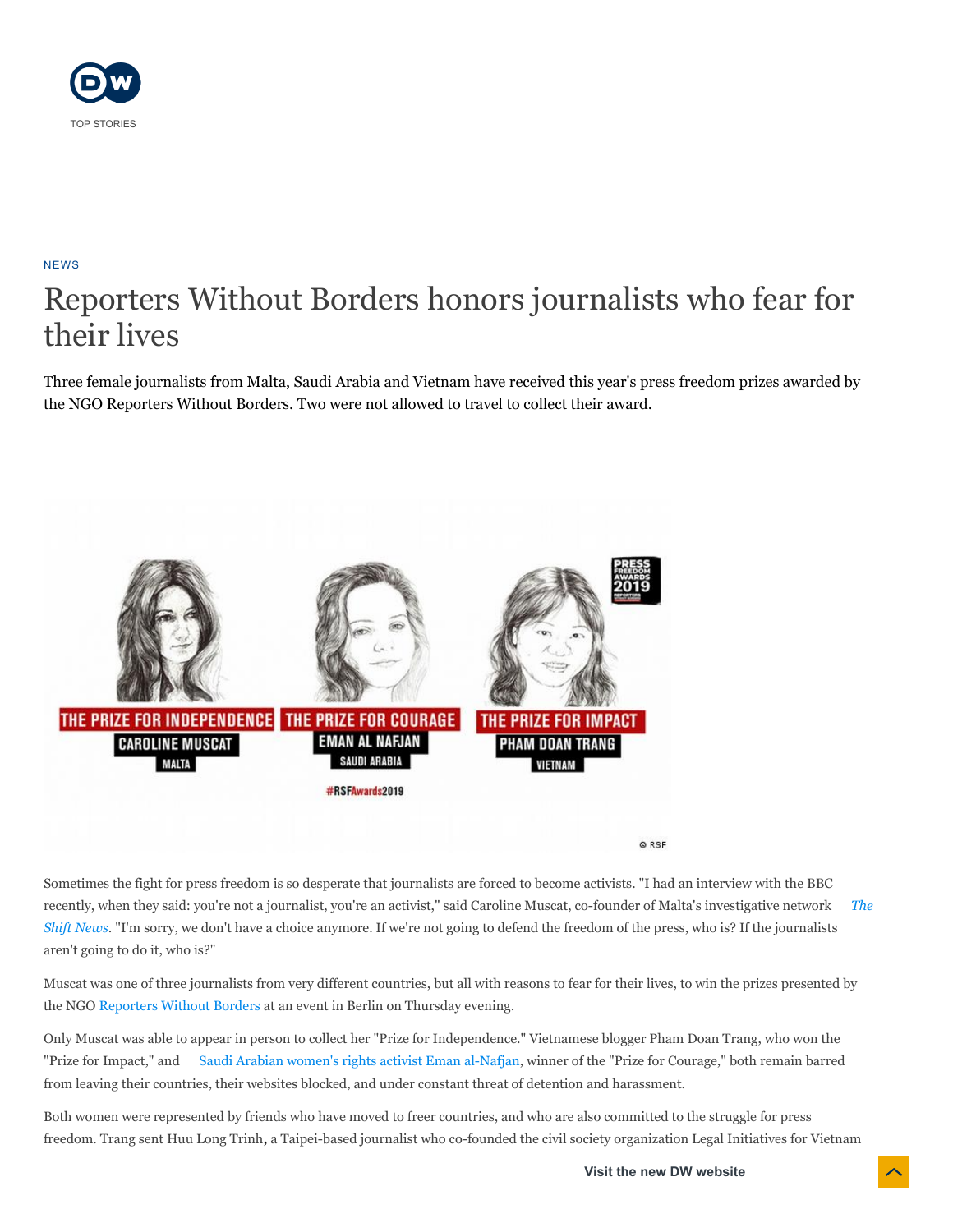

who, following her former teacher's

women's rights from her home in It

(LIV), while al-Nafjan was represer Take a look at the **beta** version of dw.com. We're not done yet! Your opinion can help us make it better.

**[Go to the new dw.com](https://beta.dw.com/en/reporters-without-borders-honors-journalists-who-fear-for-their-lives/a-50399903)**

Maltese journalist Caroline Muscat on guaranteeing press freedom: 'If the journalists aren't going to do it, who is?'

## **World Press Freedom Index 2019**



## Saudi Arabia and Vietnam: different regimes, same repression

Reporters Without Borders is open about the fact that its prizes are specifically meant to apply pressure on the governments in question: al-Nafjan's prize was, one spokeswoman said, a direct consequence of the killing last year of the journalist Jamal Khashoggi in the Saudi consulate in Istanbul, Turkey.

Al-Najjar has often pointed out how the Saudi Arabian government is especially keen to massage its image at moments when its brutality becomes blindingly apparent, for instance by [lifting the ban on women driving](https://www.dw.com/en/saudi-arabia-women-take-the-wheel-as-driving-ban-lifted/a-44361932) as [its role in the atrocities in Yemen](https://www.dw.com/en/covering-yemens-forgotten-war/a-49998595) became public.

"I believe the timing of the so-called reforms came in a period when Saudi Arabia was receiving a lot of backlash of the crimes they committed in Yemen," al-Najjar told DW. "After the killing of Jamal Khashoggi, they received a backlash from traditional media: Shortly after, they released some of the women activists, so the world would be happy and forget a **Visit the new DW website**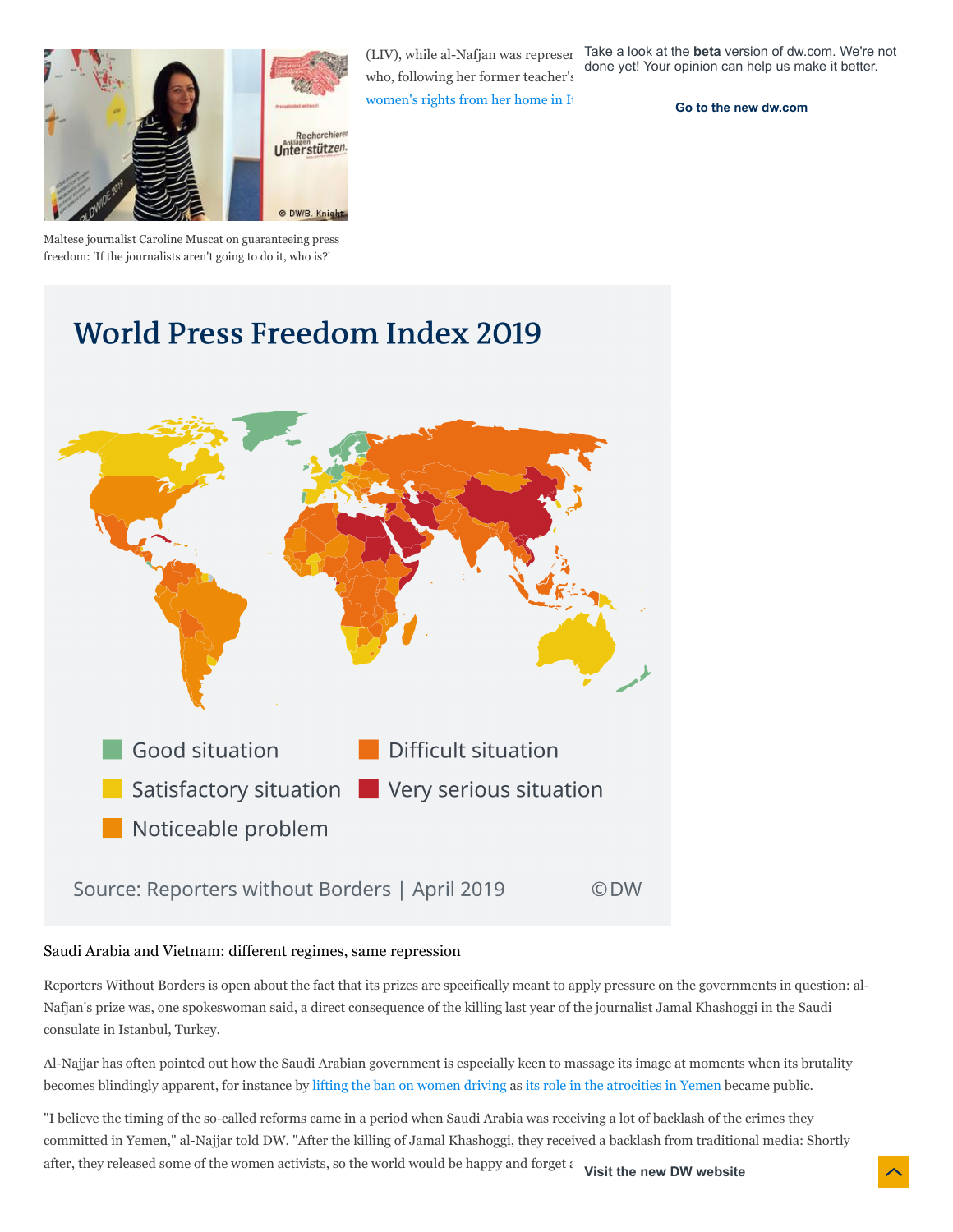Al-Najjar says there are still dozens of people in Saudi prisons for writing blogs about the regime, or even for expressing sympathy for people who have written such blogs. "The majority of them are facing charges related to terrorism," she said. "But after the backlash of the traditional media and international pressure, the government changed that into cybercrime."

*Read more:* [Murdered Saudi journalist Jamal Khashoggi's last words](https://www.dw.com/en/you-will-suffocate-me-saudi-journalist-jamal-khashoggis-last-words-to-his-murderers/a-50378706)

Take a look at the **beta** version of dw.com. We're not done yet! Your opinion can help us make it better.

#### **[Go to the new dw.com](https://beta.dw.com/en/reporters-without-borders-honors-journalists-who-fear-for-their-lives/a-50399903)**



Murdered Saudi journalist Jamal Khashoggi



Press freedom in Vietnam: According to the country's journalists, there is no such thing

The Vietnamese regime is not religious, but hardly less repressive. Vietnam is still a communist country dominated by a single political party that allows no private, independent media at all.

For that reason, LIV has set up two magazines: *Luat Khoa*, which focuses on political and legal issues, and the English-language *The Vietnamese,* [while also training and providing resources to journalists in Vietnam to produce their own work. "What we're trying to do i](https://www.thevietnamese.org/)s to make free press a reality in Vietnam," Huu Long Trinh told DW.

Trinh said Trang is helping to produce these magazines in the face of extreme government harassment: "She's been detained by police countless times, beaten up a few times," he said. "She's not even allowed to stay in one place for more than a week. She has to move to different places every one or two weeks. So what I'm trying to do now is have her be recognized internationally more, so that it could be safer for her at home."

*Read more*: [Daphne Caruana Galizia, the woman who 'broke the mold'](https://www.dw.com/en/daphne-caruana-galizia-the-woman-who-broke-the-mold/a-50134187)

## Malta: 'hub of corruption'

Of the three honorees, Muscat's story hits closest to the bone for the European Union, which has learned to tolerate Malta — which she calls a "hub of corruption" — as a member of the bloc for years. "Most of the investigative work that journalists are doing in Europe, at some point Malta comes into the picture," she said. "We're talking about corruption and money-laundering."

It was after [Daphne Caruana Galizia](https://www.dw.com/en/sons-of-daphne-caruana-galizia-the-journalist-loses-their-life-but-the-living-lose-their-right-to-know/a-46485246) was murdered in October 2017 after uncovering corruption in the Maltese government, that Muscat decided to quit her post as editor of *The Times of Malta*.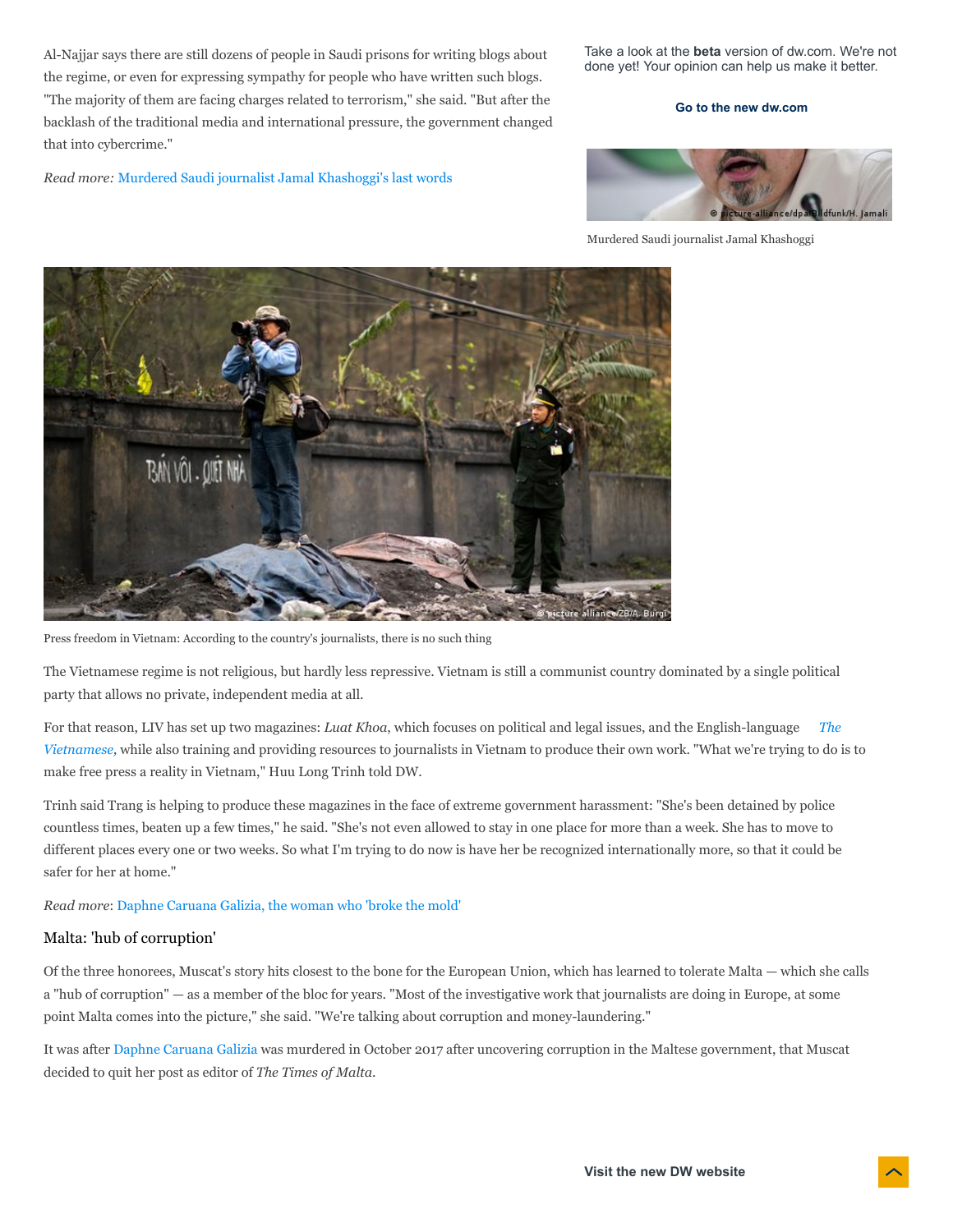

Daphne Caruana Galizia's murder has still not been solved

The death of her friend changed everything. "I could no longer be the editor of a newspaper that is not understanding the significance of the assassination of a journalist," she said. "So we felt the need for change. So I brought people together to set up *The Shift News* to continue the work that we could do, that Daphne Caruana Galizia had started."

The government, she says, is doing what it can to bury Galizia's memory: The three men arrested for her murder in December 2017 have still not faced trial, and, according to Muscat, [flowers and candles that left at her memorial](https://www.dw.com/en/malta-battles-over-memorial-to-murdered-journalist-daphne-caruana-galizia/a-45866540) are removed on almost a daily basis.

A glance at the Reporters Without Borders map that rates press freedom standards across the world suggests that the press is only really free in a small pocket of the world: mainly a handful of countries in northern Europe.

But the NGO has reasons to claim that its work, and its prizes, have an effect: The 2001 winner Reza Alijani was released from an Iranian prison a few days after winning.

Nevertheless, one of last year's winners, the Indian author Swati Chaturvedi, who exposed the troll army of India's governing party, said the award was a sad testament to the desperate situation the press is in. "I don't think you should get a prize for doing your job," she told DW on Wednesday. "But the way the press is being disempowered across the world... It's very sad that you're rewarded for doing your job."



Every evening at 1830 UTC, DW's editors send out a selection [of the day's hard news and quality](https://www.dw.com/en/newsletter-registration/a-15718229) feature journalism. You can sign up to receive it directly here.

**JOURNALISM: A DANGEROUS ACTIVITY** Viktoria Marinova, Bulgaria

**Visit the new DW website**